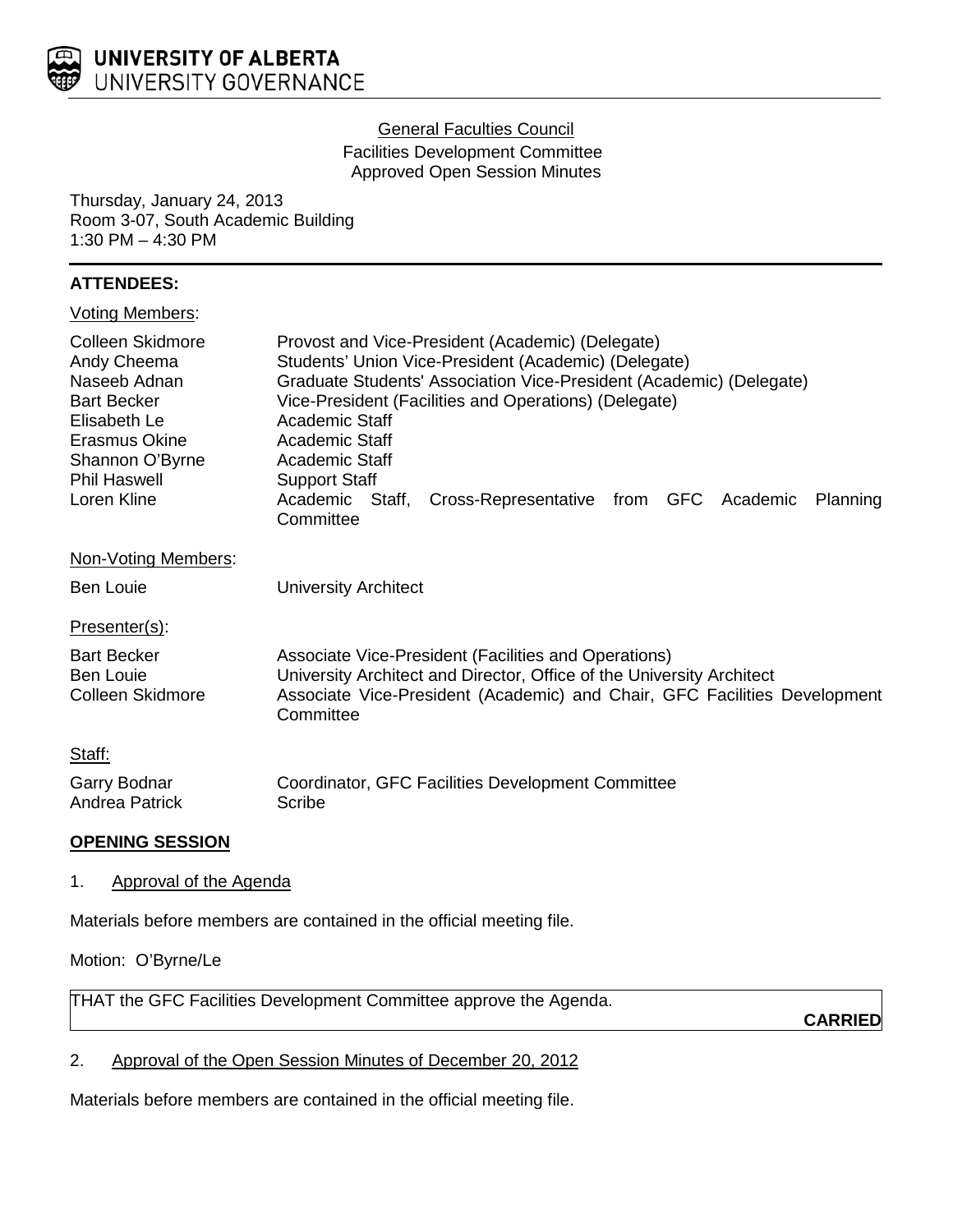### Motion: Haswell/O'Byrne

THAT the GFC Facilities Development Committee approve the Minutes of December 20, 2012.

**CARRIED**

### 3. Comments from the Chair

There were no comments from the Chair.

# **DISCUSSION ITEMS**

#### 4. South Campus: Sustainability Pillars

Materials before members are contained in the official meeting file.

*Presenters:* Bart Becker, Associate Vice President (Facilities and Operations); Ben Louie, University Architect and Director, Office of the University Architect

*Purpose of the Proposal:* To provide members of GFC FDC an opportunity to review and discuss the goals, challenges, and opportunities for each of the seven sustainability pillars that underpin the Sector Plans of South Campus and the proposed amendment to the 2002 Long Range Development Plan (LRDP).

#### *Discussion:*

The Chair invited Mr Becker to introduce the seven sustainability pillars of the Sector Plans of South Campus. Aided by a PowerPoint presentation, Mr Becker explained that the strategy relating to energy on South Campus will include utilizing the latest technologies while allowing methods to adapt for growth and development of new technologies; using the most efficient energy; and maintaining a vision of carbon neutrality. He discussed the usage of solar and thermal energy endeavors in terms of the Sector Plans of South Campus.

He continued the presentation by discussing waste and waste water management. He reported that another consideration was storm water management, in relation to existing and planned wetlands, water tables, bioswales and storm ponds natural to the area.

He commented on the ecology and environment of the area. He stated that there are numerous ways for animals, buildings, land, nature, and people to co-exist and benefit each other within an effectively-planned urban ecology.

Mr Louie reported on issues surrounding transportation around the area of South Campus.

Mr Louie continued by noting that the focus of South Campus will be student life and education and that the design strategy will utilize a "mixed-use" approach to planning.

Mr Louie concluded his part of the presentation by stating that a healthy and complete community revolves around livability, adding that the focus will include maintaining existing community gardens and developing more. There will also be efforts to create clearly-defined focal points on the South Campus, which will promote connectivity among students, staff, faculty, and members of local communities. He stated that there will be efforts to encourage active living on South Campus.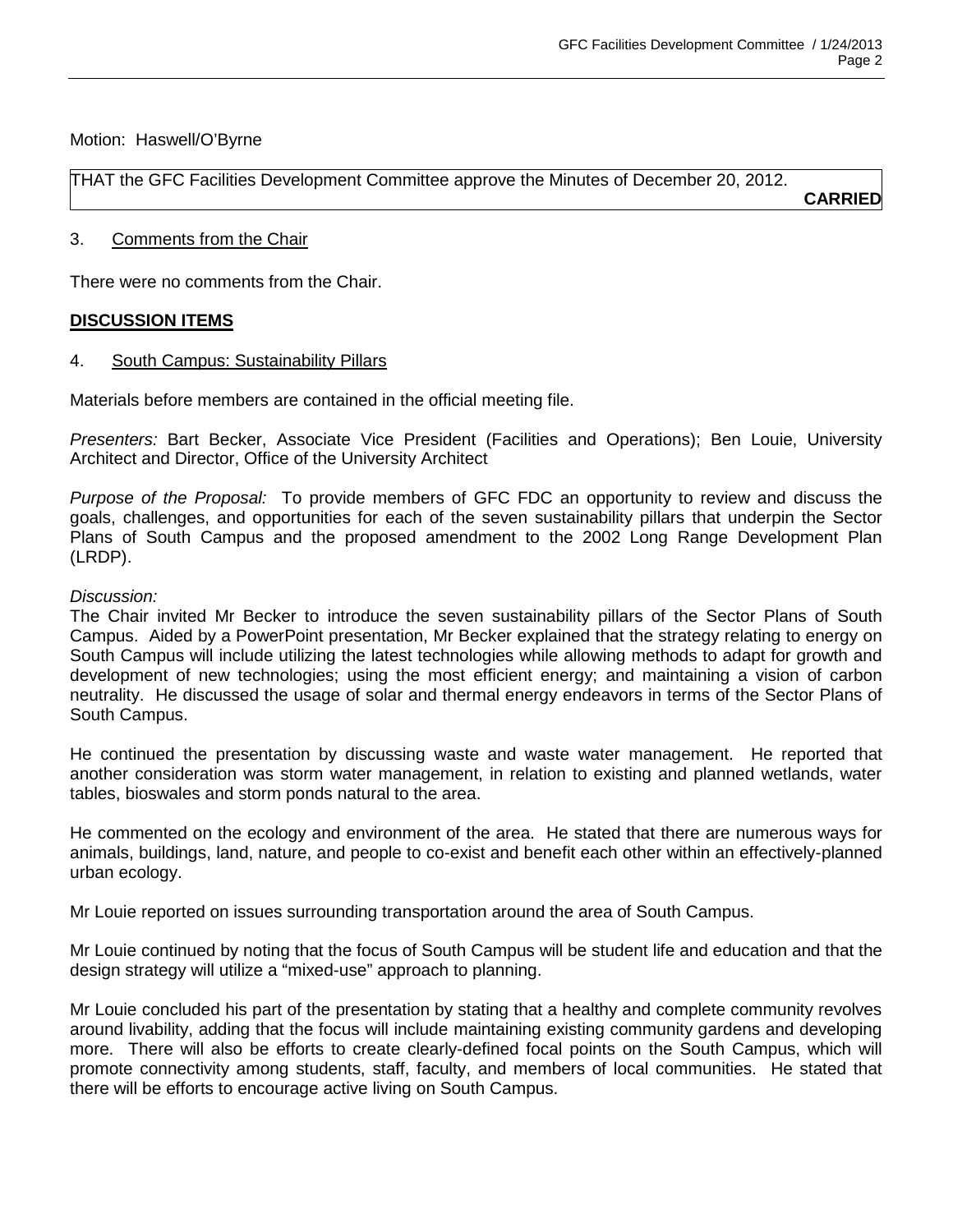Mr Becker added that community engagement has been a large element of the development of South Campus, and one of the suggestions from the wider community was sustainability. A working document was created from these meetings, and this, in turn, contributed to the creation of the pillars.

During the ensuing discussion, members expressed a number of comments and questions in relation to this, including, but not limited to: energy needs at South Campus; building types being considered; student transportation issues; LRT access considerations; possible additional pillars; the placement of buildings within South Campus; feedback from neighboring communities; and how these plans compare to those being deployed by other Canadian universities.

Dr Skidmore noted that the breadth and depth of work that has gone into this project is excellent, and she thanked the presenters for their continued efforts regarding this important initiative.

# 5. Project Update from the Associate Vice-President (Facilities and Operations)

There were no documents.

*Presenter:* Bart Becker, Associate Vice-President, Facilities and Operations

*Purpose of the Proposal:* For information/discussion.

Mr Becker noted the following updates:

- East Campus Village: Progress continues to move forward.
- Physical Activity and Wellness (PAW) Centre: Construction is underway.
- Balmoral Facility: This project is almost complete and occupants are moving in.
- Michener Park: Proposals are now being accepted from consultants. Public forums are being planned.
- Dentistry/Pharmacy Building: Progress continues with discussion surrounding interior renovations.
- Butterdome: Assessments concerning the replacement of rusting panels is ongoing; Facilities and Operations is taking a "blank canvas" approach to look at opportunities to address other building concerns at the same time.
- Edmonton Clinic Health Academy (ECHA) Pedway: It will be open to the public after Easter, 2013. In the spring, the green space between the Research Transition Facility (RTF) building and the Edmonton Clinic will be developed.

A member added a comment about the renovations occurring within the Dentistry/Pharmacy Building, and another member updated members on the progress of the Students' Union Building (SUB) renovations.

6. Question Period

A member enquired about the usage of the campus color mapping system.

#### **INFORMATION REPORTS**

# 7. Items Approved by the GFC Facilities Development Committee by E-Mail Ballots

There were no items.

# 8. Information Items Forwarded to Committee Members Between Meetings

There were no items.